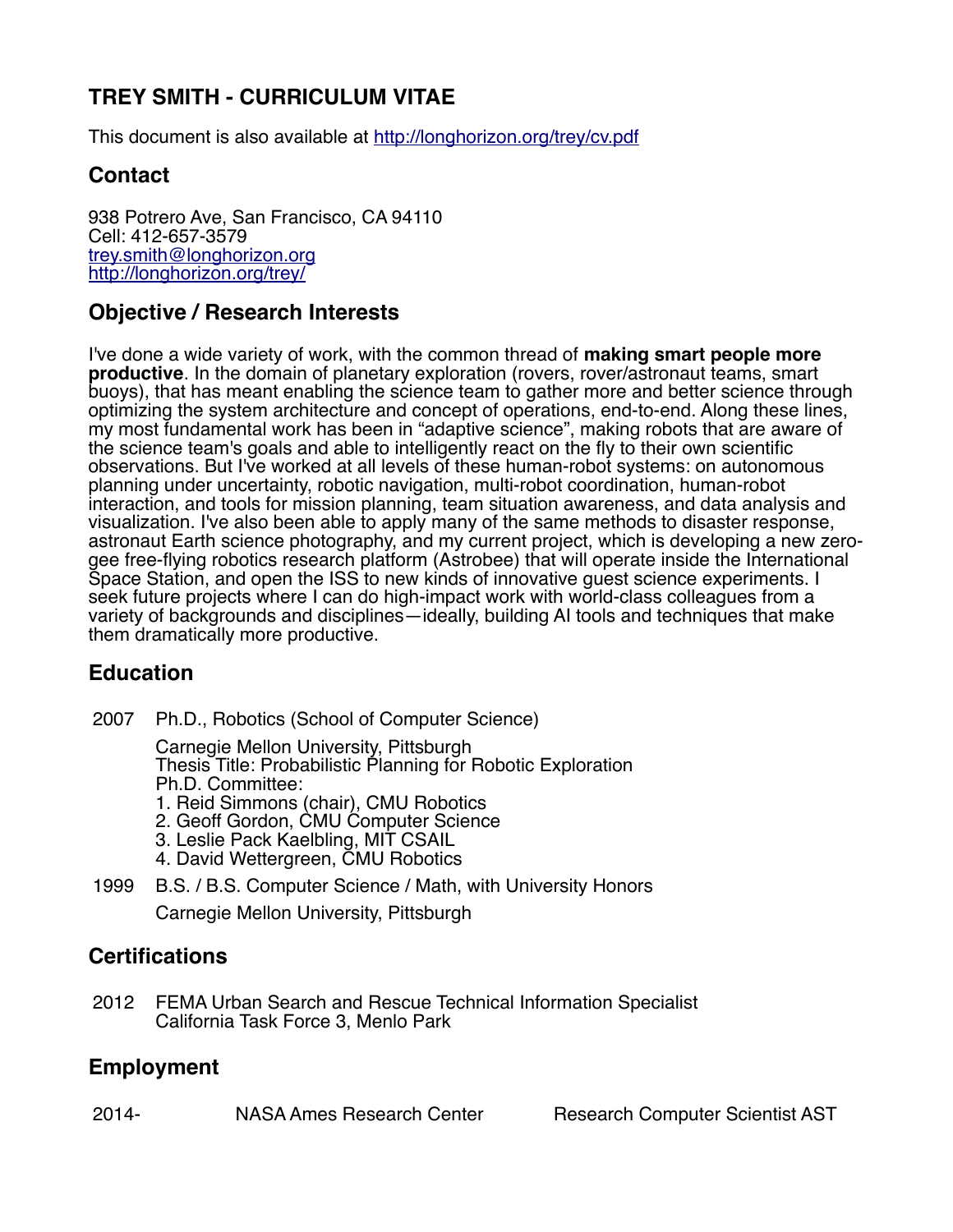| 2007-2014   | Carnegie Mellon Silicon Valley<br>(NASA Ames Contractor) | <b>Systems Scientist</b>      |
|-------------|----------------------------------------------------------|-------------------------------|
| 2001-2007   | <b>Carnegie Mellon University</b>                        | Ph.D. Candidate               |
| Summer 2001 | <b>NASA Ames Research Center</b>                         | Summer Internship             |
| Summer 2000 | Jet Propulsion Laboratory                                | Summer Internship             |
| 1999-2001   | <b>Carnegie Mellon University</b>                        | <b>Research Programmer</b>    |
| Summer 1998 | <b>NASA Ames Research Center</b>                         | Summer Internship             |
| 1996-1997   | <b>Carnegie Mellon University</b>                        | Undergrad. Research Assistant |
|             |                                                          |                               |

### **SELECTED PROJECT ROLES**

2014- Astrobee (HET2 Free Flyer) Systems Engineer

Leading an interdisciplinary team of 30+ engineers to design and develop a new class of free flying robots to operate inside the International Space Station with astronauts. The robots will serve as a zero-gee research platform and a free flying camera to watch crew activities, as well as performing sensor surveys.

2015-2016 NEARdrop Asteroid Mission Concept Study Principal Investigator

Proposed a novel asteroid mission concept to a professional development course at NASA Ames. My proposal was the top ranked by senior management, and one of four selected to be matured during the eight-month concept incubator, during which I led a small inter-disciplinary team. The NEArdrop mission would be the first seismic investigation of any small body in the solar system. The NEArdrop hub spacecraft drops two types of CubeSatclass landers onto a near-Earth asteroid surface. One type carries an explosive charge and the other type carries a seismometer. We detonate the charges one by one and measure the seismic impulse-response. The hub spacecraft acts as a comm relay and carries its own sensors to study the explosion and the resulting crater before-and-after.

- 2013-2014 Planetary Lake Lander Engineering Lead
- 2011-2013 Planetary Lake Lander Software Lead

Co-I and engineering lead on field science campaign funded through NASA Astrobiology Science and Technology Exploration Program (ASTEP). Responsible for overall system reliability of PLL's autonomous probe buoy in a high-altitude lake in Chile. Lead developer for software system architecture, probe onboard software, science web site, and data visualization / analysis interfaces. Worked with science team to develop system requirements. Deployed to support field science in Chile.

2009-2016 Exploration Ground Data Systems Software Architect

Designed reusable software architecture for science-oriented ground data system web sites. Led software development for a variety of apps within the architecture, including a web-based shell for data analysis, live interactive tools for plotting and mapping time series data, a geospatial robot activity planner, and tools for robot and astronaut position tracking. Worked with science team and astronauts to develop system requirements. Deployed to support several planetary analog field tests.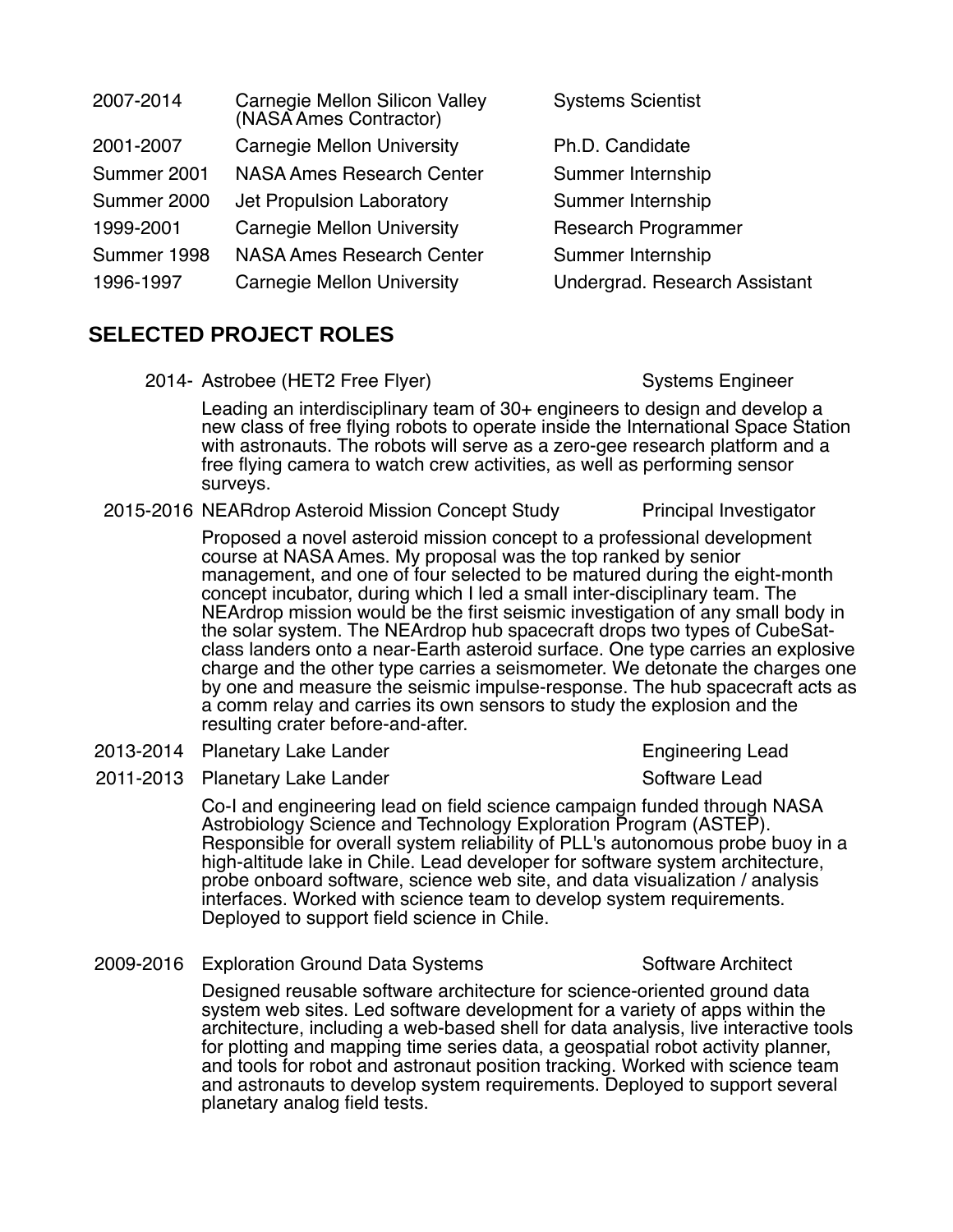#### 2013-2014 GeoCam Space Principal Investigator

Led successful proposal for project to develop combined sensor package and ground software to improve geolocation of astronaut photographs taken with Digital SLR cameras aboard the International Space Station. The sensor package attaches to the camera and provides camera pointing information; ground software interprets sensor package telemetry, supports manual tiepointing, and exports imagery as geospatial overlays. (Handed off project leadership to new staff member after successful proposal.)

2014 Google/NASA Crisis Mapping Technical Lead

Managed development of tools to provide improved map information to victims and responders after natural disasters. Initial focus was on flood inundation mapping from aerial and satellite visible, near infrared, and radar imagery, processing data using the Google Earth Engine platform for scalable geospatial analysis.

2008-2013 Google/NASA Disaster Response ("GeoCam") Technical Lead

Led software development to improve situation awareness in disaster response with geotagged imagery. Effort included some hardware integration of COTS devices. The project evolved from early use of GPS-enabled cameras and laser rangefinders in aerial and ground imaging, to phone apps for teams to collect geotagged imagery, to web apps for collecting and organizing heterogeneous map data from a variety of sources. Managed technical relationships with partners at Google, US Forest Service, CAL FIRE, FEMA, and others. Deployed to support response at several disasters.

2011 Exploration Precursor Robotic Program Study Researcher

Developed several software simulation models to support lunar surface rover feasibility study (sun and earth visibility from landing site, terrain navigability, etc). Led trade analysis for how to deploy rover after landing. Worked with partners at MSFC to understand subsystem interdependencies.

#### 2008-2010 Robotic Reconnaissance and Followup Studies Researcher

Helped develop software architecture and operations workflow for lunar surface rover analog testing. Enabled high-tempo dynamic replanning using a geospatial plan editor and software for monitoring rover state and visualizing incoming science data. Worked with lunar scientists including Apollo veteran Harrison Schmitt. Deployed to support field test in High Arctic Canada.

2003-2005 Limits of Life in the Atacama **Research Assistant** 

Developed software for astrobiology field campaign in the Atacama Desert with a Mars-analog surface rover. Led development of "science on the fly" fluorescence detection and autonomous followup. Helped develop multiprocess onboard software architecture, science web site, and panorama stitcher.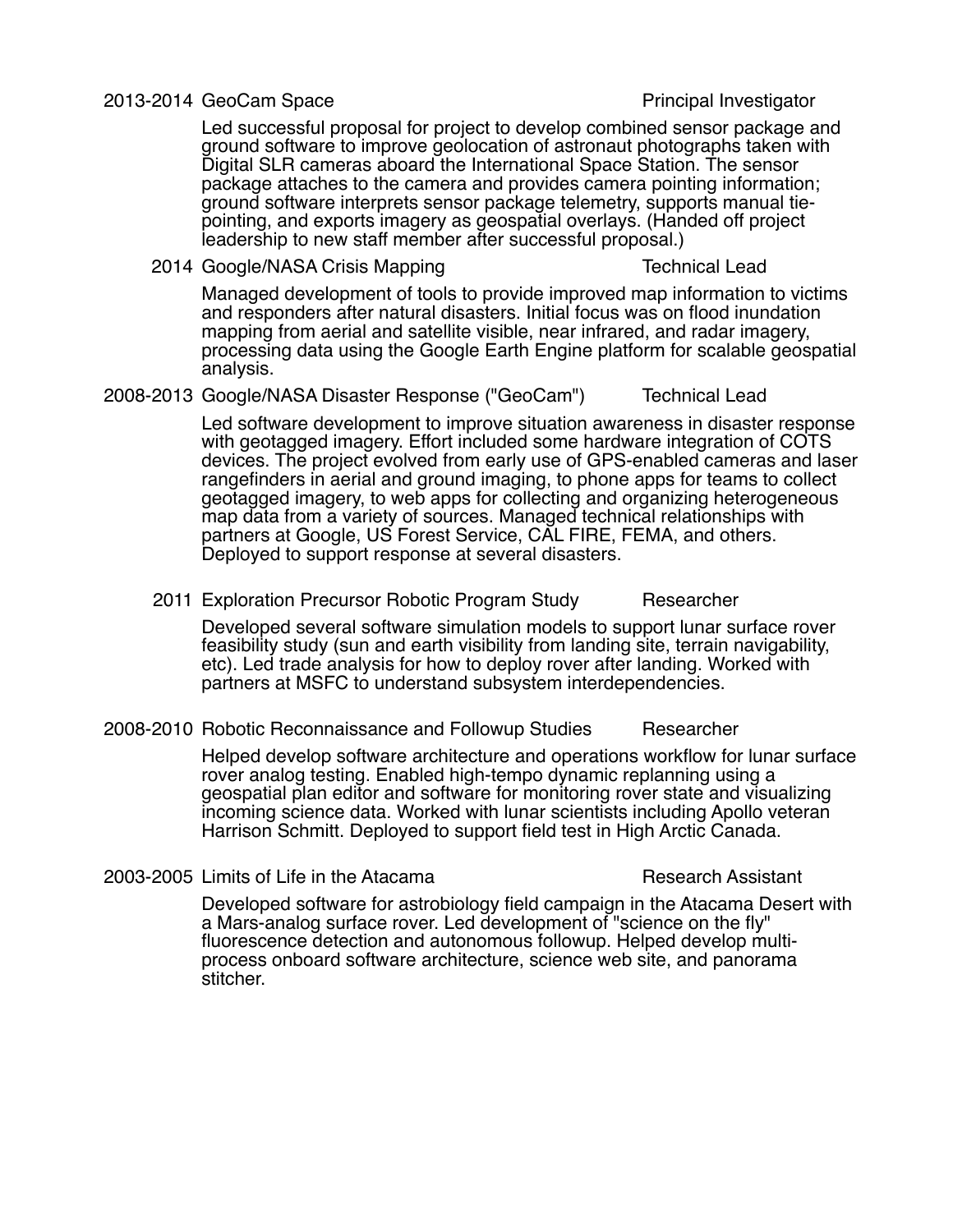# **PUBLICATIONS**

### **Journal Articles**

- **1. Automatic Boosted Flood Mapping from Satellite Data.** Brian Coltin, Scott McMichael, Trey Smith, and Terry Fong. *Int. J. Remote Sens.*, 37(5):993–1015, 2016.
- **2. Simulated real-time lunar volatiles prospecting with a rover-borne neutron spectrometer.**

Richard C. Elphic, Jennifer L. Heldmann, Margarita M. Marinova, Anthony Colaprete, Erin L. Fritzler, Robert E. McMurray, Stephanie Morse, Ted L. Roush, Carol R. Stoker, Matthew C. Deans, and Trey Smith. Adv. Space Res., pp. 2438–2450, 2015.

- **3. Planetary Lake Lander--A Robotic Sentinel to Monitor Remote Lakes.** Liam Pedersen, Trey Smith, Susan Y. Lee, and Nathalie A. Cabrol. J. Field Robotics, 2014.
- **4. Reusable science tools for analog exploration missions: xGDS Web Tools, VERVE, and Gigapan Voyage.** Susan Y. Lee, David Lees, Tamar Cohen, Mark Allan, Matthew Deans, Theodore Morse, Eric Park, and Trey Smith. Acta Astronaut., 90(2):268–288, Oct. 2013.
- **5. Life in the Atacama: Science Autonomy for Improving Data Quality.** Trey Smith, David R. Thompson, David S. Wettergreen, Nathalie A. Cabrol, Kimberley A. Warren-Rhodes, and Shmuel J. Weinstein. J. Geophys. Res. Biogeosciences, 2007.

### **Book Chapters**

- **1. Coordination of Heterogeneous Robots for Large-Scale Assembly.** David Hershberger, Reid G. Simmons, Sanjiv Singh, Josue Ramos, and Trey Smith. In Tucker R. Balch and Lynne E. Parker, editors, *Robot Teams: From Diversity to Polymorphism*, A K Peters, 2002.
- **2. A Layered Architecture for Coordination of Mobile Robots.** Reid G. Simmons, Trey Smith, M. Bernardine Dias, Dani Goldberg, David Hershberger, Anthony Stentz, and Robert Zlot. In Alan C. Schultz and Lynne E. Parker, editors, *Multi-Robot Systems: From Swarms to Intelligent Automata*, Kluwer, 2002.

## **Refereed Conference Papers**

- **1. Astrobee: A New Platform for Free-Flying Robotics Research on the International Space Station.** Trey Smith, Jonathan Barlow, Maria Bualat, Terrence Fong, Christopher Provencher, Hugo Sanchez, Ernest Smith, and The Astrobee Team. In Proc. Int. Symp. on AI, Robotics, and Automation in Space (iSAIRAS), 2016.
- **2. Smooth Trajectory Generation on SE(3) for a Free Flying Space Robot.** Michael Watterson, Trey Smith, and Vijay Kumar. In Proc. IEEE Int. Conf. Rob. Sys. (IROS), 2016.
- **3. Astrobee: Developing a Free-Flying Robot for the International Space Station.** Maria Bualat, Jonathan Barlow, Terrence Fong, Chris Provencher, and Trey Smith. In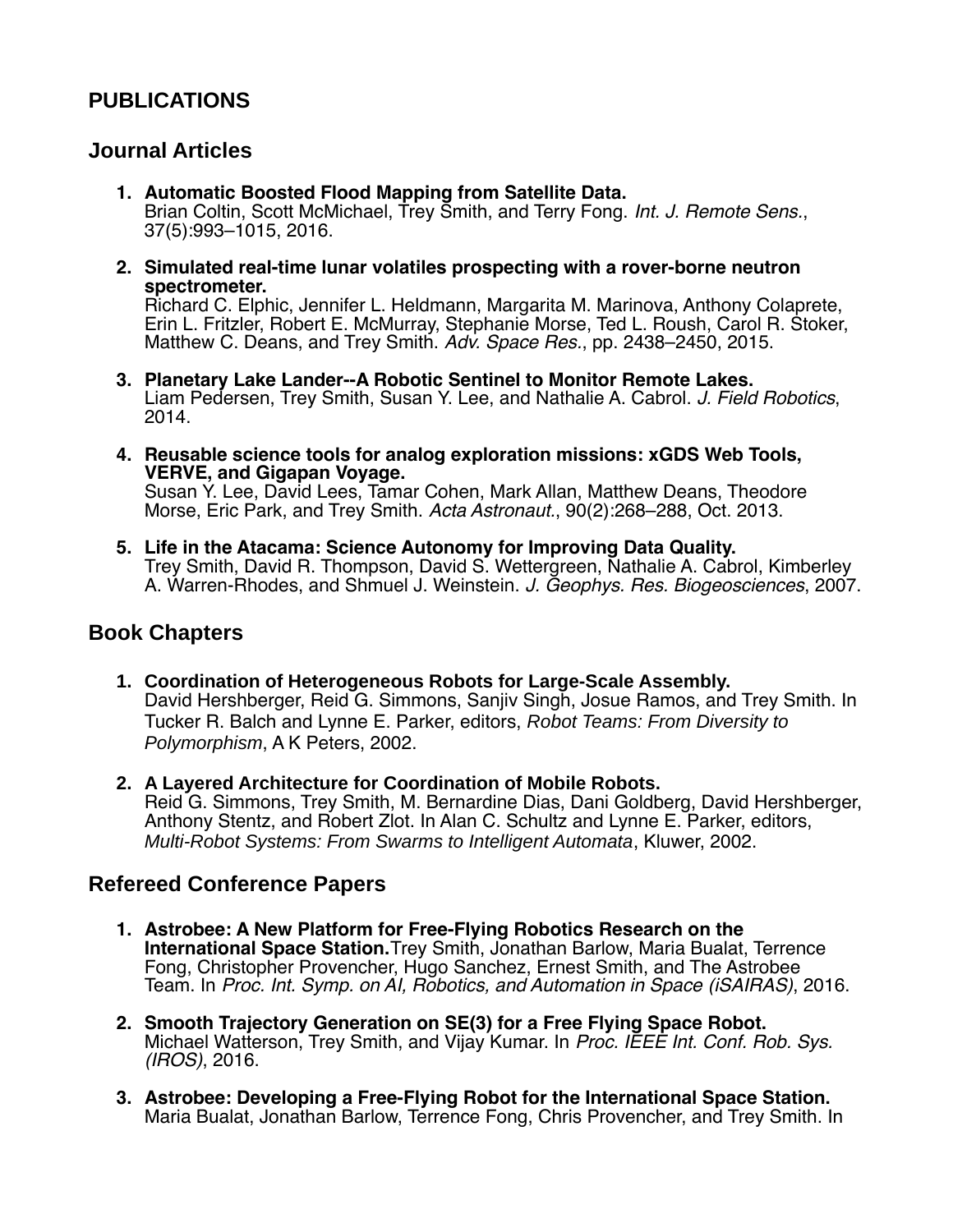Proc. AIAA Space Forum, 2015.

**4. Developing a 3-DOF Compliant Perching Arm for a Free-Flying Robot on the International Space Station.** 

In-Won Park, Trey Smith, Sze Wun Wong, Pedro Piacenza, and Matei Ciocarlie. In Proc. IEEE Int. Conf. Robotics Automation (ICRA), 2015.

**5. Avionics and perching systems of free-flying robots for the International Space Station.**

Jongwoon Yoo, In-Won Park, Vinh To, Jason QH Lum, and Trey Smith. In IEEE Int. Symp. Systems Eng. (ISSE), pp. 198–201, 2015.

#### **6. Planetary Lake Lander: Adaptive Science Initial Results.**

Trey Smith, Susan Y. Lee, Liam Pedersen, Hadayat Seddiqi, Nathalie A. Cabrol, Edmond A. Grin, Ralph Lorenz, Jeffrey Moersch, Eric MacLennan, Victor Parro, Eric Wartenweiler Smith, Pablo Sobron, Cristian Tambley, Cody Thompson, and David S. Wettergreen. In Proc. Lunar and Planetary Sci. Conf. (LPSC), 2014.

**7. Real-Time Science Decision Support Tools: Development and Field Testing.**  Matthew C. Deans, Trey Smith, David S. Lees, Edward B. Scharff, and Tamar E. Cohen. In Proc. Lunar and Planetary Sci. Conf. (LPSC), 2013.

#### **8. Deglaciation and the Evolution of Planetary Lake Habitability.**

Nathalie A Cabrol, Edmond A Grin, Christopher Haberle, Jeffrey Edward Moersch, Robert E Jacobsen, Ruben Sommaruga, Erich Fleming, Angela M Detweiler, Alex Echeverria, Victor Parro, Yolanda Blanco, Luis Rivas, Cecilia Demergasso, Leslie Bebout, Guillermo Chong, Kevin Rose, Trey Smith, Liam Pedersen, Susan Lee, Terry Fong, David Wettergreen, and Cristian Tambley. In Proc. Amer. Geophys. Union (AGU), 2012.

**9. Planetary Lake Lander: Using Technology Relevant to Titan's Exploration to Investigate the Impact of Deglaciation on Past and Present Planetary Lakes.** N. A. Cabrol, E. A. Grin, C. Haberle, J. E. Moersch, R. E. Jacobsen, R. Sommaruga, E. D. Fleming, A. M. Detweiler, A. Echeverria, Y. Blanco, L. A. Rivas, L. Pedersen, T. Smith, D. S. Wettergreen, C. Demergasso, V. Parro, T. Fong, G. Chong, and L. Bebout. In Proc. Lunar and Planetary Sci. Conf. (LPSC), 2012.

#### **10.Planetary Lake Lander: A Robotic Sentinel to Monitor Remote Lakes.**

Liam Pedersen, Trey Smith, Susan Y. Lee, Nathalie Cabrol, and Kevin Rose. In Proc. Int. Conf. on AI, Robotics, and Automation in Space (iSAIRAS), 2012.

- **11. Field Testing Next-Generation Ground Data Systems for Future Missions.**  Matthew Deans, David Lees, Trey Smith, Tamar Cohen, Ted Morse, and Terry Fong. In Proc. Lunar and Planetary Sci. Conf. (LPSC), Houston, TX, 2011.
- **12.Lunar Albedo Reconstruction of the Apollo 15 and 16 Zone.** Ara Nefian, Trey Smith, Zachary Moratto, Taemin Kim, Ross Beyer, Michael Lundy, and Terry Fong. In Proc. NLSI Lunar Science Forum, 2011.

#### **13.Robotic Follow-up for Human Exploration.**

Terrence W Fong, Maria Bualat, Matthew Deans, Byron Adams, Mark Allan, Martha Altobelli, Xavier Bouyssounouse, Tamar Cohen, Lorenzo Fluckiger, Joshua Garber, Elizabeth Palmer, Essam Heggy, Mark Helper, Kip Hodges, Jose Hurtado, Frank Jurgens, Tim Kennedy, Linda Kobayashi, Rob Landis, Pascal Lee, Susan Y. Lee, David Lees, Jason Lum, Mike Lundy, Tim Shin, Tod Milam, Estrellina Pacis, Eric Park, Liam Pedersen, Debra Schreckenghost, Trey Smith, Vinh To, Hans Utz, Dawn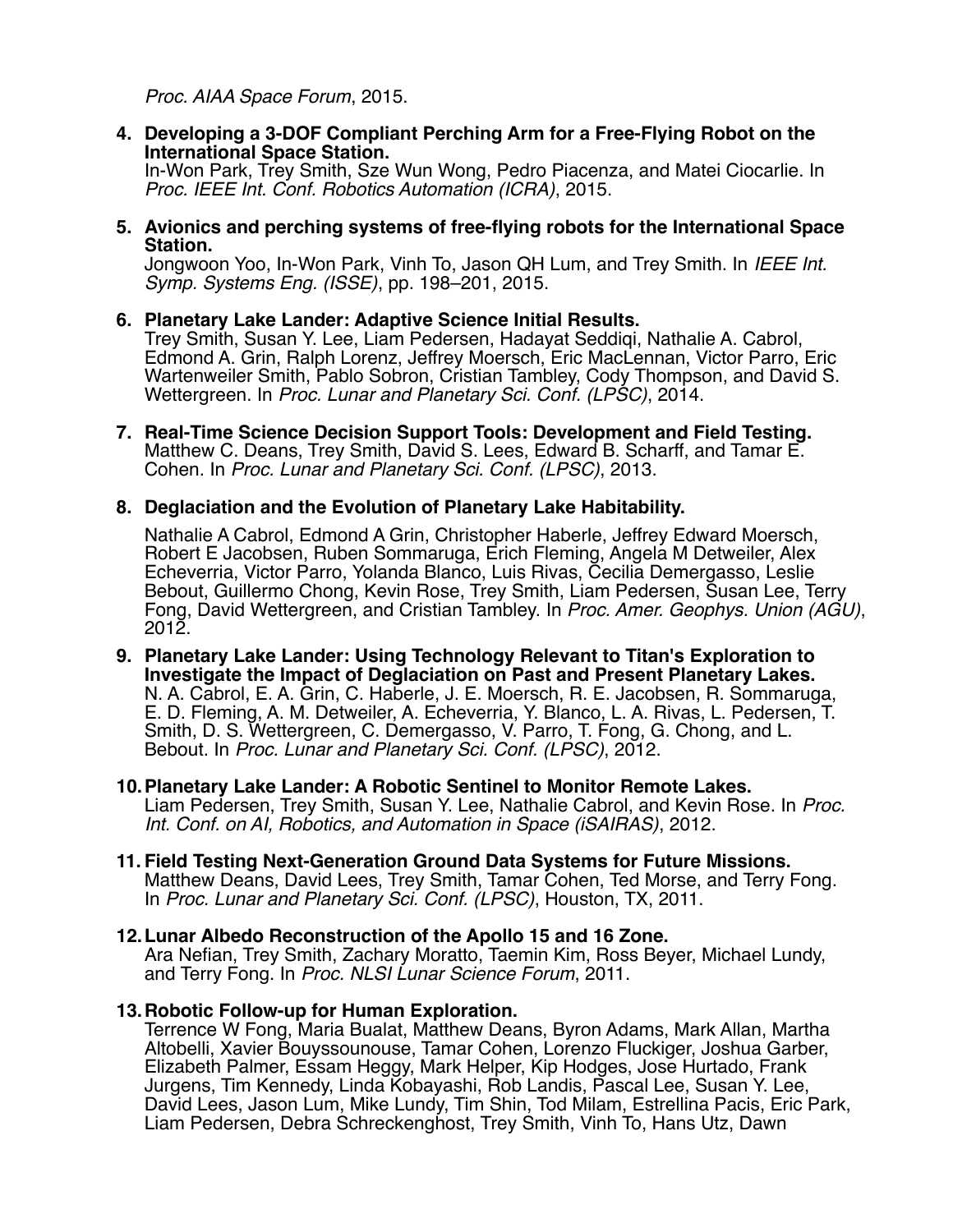Wheeler, and Kelsey Young. In Proc. AIAA Space 2010.

**14.Planning Lunar Surface Traverses for Robotic Scouting Followed By Crew.** Matthew C. Deans, Michael Broxton, Terry Fong, Mark Helper, Kip V. Hodges, Gerald G. Schaber, Harrison H. Schmitt, and Trey Smith. In Proc. Amer. Assn. Petroleum Geol. (AAPG), 2009.

#### **15.Robotic Scouting for Human Exploration.**

Matthew C. Deans, Terrence Fong, Mark Allan, Xavier Bouyssounouse, Maria Bualat, Lorenzo Flueckiger, Linda Kobayashi, Susan Lee, David Lees, Eric Park, Estrellina Pacis, Liam Pedersen, Debbie Schreckenghost, Trey Smith, Vinh To, and Hans Utz. In Proc. AIAA Space, 2009.

**16.Traverse Planning for Robotic Recon and Human Exploration of Hadley Rille.** Terrence Fong, Michael Broxton, Matthew C. Deans, Mark Helper, Kip V. Hodges, Gerald G. Schaber, Harrison H. Schmitt, and Trey Smith. In Proc. Lunar and Planetary Sci. Conf. (LPSC), 2009.

#### **17.Field Testing of Utility Robots for Lunar Surface Operations.**

Terrence Fong, Maria Bualat, Matt Deans, Mark Allan, Xavier Bouyssounouse, Michael Broxton, Laurence Edwards, Rick Elphic, Lorenzo Flückiger, Jeremy Frank, Leslie Keely, Linda Kobayashi, Pascal Lee, Susan Y. Lee, David Lees, Estrellina Pacis, Eric Park, Liam Pedersen, Debra Schreckenghost, Trey Smith, Vinh To, and Hans Utz. In Proc. AIAA Space 2008, 2008.

**18.A Preliminary Examination of Science Backroom Roles and Activities for Robotic Lunar Surface Science.**

Terrence Fong, Matthew Deans, Trey Smith, Pascal Lee, Jennifer Heldmann, Estrellina Pacis, Debra Schreckenghost, Rob Landis, John Osborn, David Kring, Essam Heggy, Andrew Mishkin, Kelly Snook, and Carol Stoker. In Proc. NLSI Lunar Sci. Conf., 2008.

**19.Information-Optimal Selective Data Return for Autonomous Rover Traverse Science and Survey.**

David R. Thompson, Trey Smith, and David Wettergreen. In *Proc. IEEE Int. Conf. on Robotics and Automation*, 2008.

**20.Generating Exponentially Smaller POMDP Models Using Conditionally Irrelevant Variable Abstraction.**

Trey Smith, David R. Thompson, and David S. Wettergreen. In *Proc. Int. Conf. on Applied Planning and Scheduling (ICAPS)*, 2007.

**21.Focused Real-Time Dynamic Programming for MDPs: Squeezing More Out of a Heuristic.**

Trey Smith and Reid G. Simmons. In *Proc. Nat. Conf. on Artificial Intelligence (AAAI)*, 2006.

**22.Autonomous Rover Detection and Response Applied to the Search for Life Via Chlorophyll Fluorescence in the Atacama Desert.**

Trey Smith, David R. Thompson, Shmuel J. Weinstein, and David S. Wettergreen. In *Proc. Lunar and Planetary Science Conf. (LPSC)*, March 2006.

#### **23.Autonomous Detection of Novel Biologic and Geologic Features in Atacama**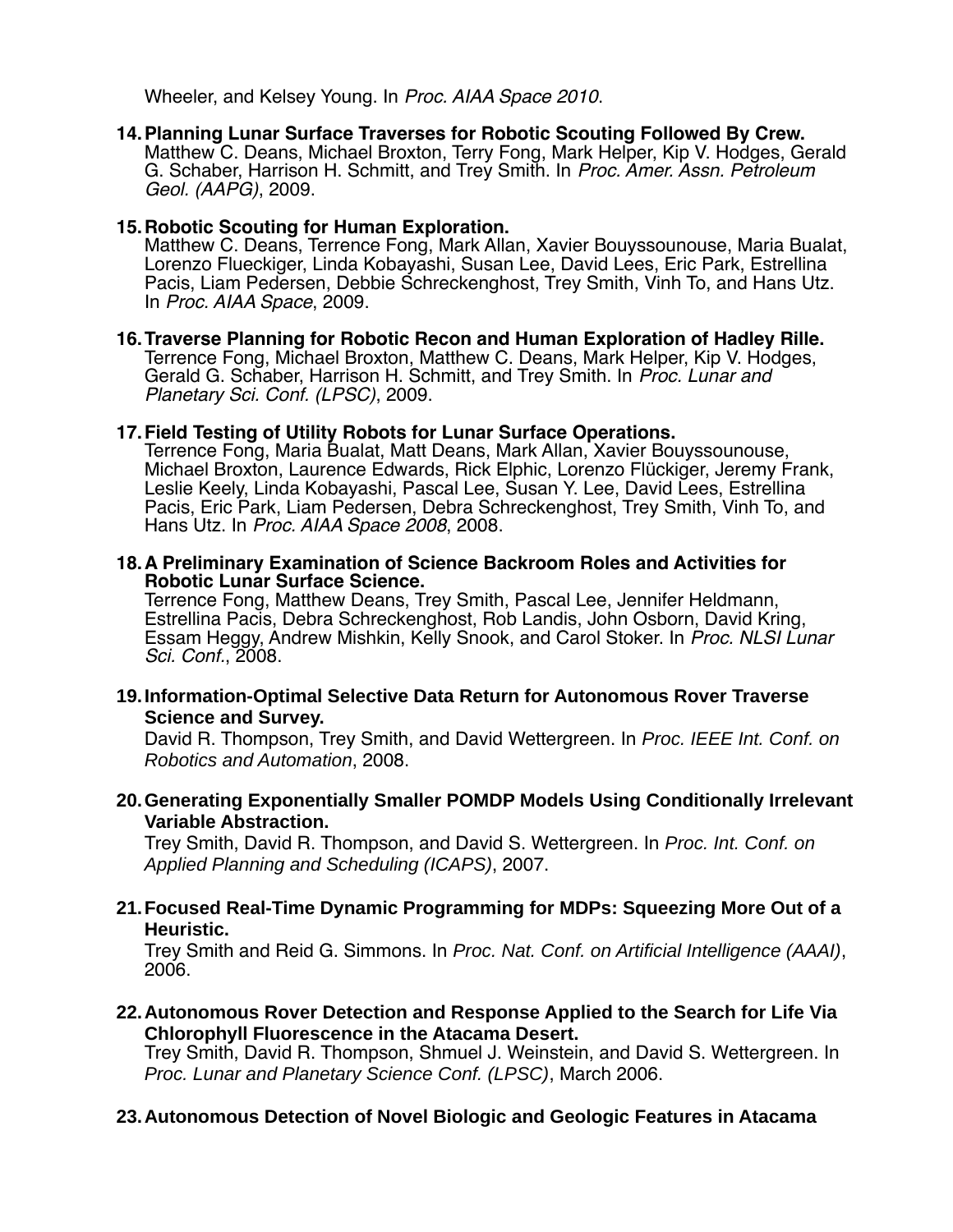#### **Desert Rover Imagery.**

David R. Thompson, Trey Smith, and David S. Wettergreen. In *Proc. Lunar and Planetary Science Conf. (LPSC)*, March 2006.

#### **24.Searching for Life with Rovers: Exploration Methods and Science Results from the 2004 Field Campaign of the "Life in the Atacama" Project and Applications to Future Mars Missions.**

Nathalie A. Cabrol, David S. Wettergreen, William L. Whittaker, Edmond A. Grin, Jeffrey E. Moersch, Guillermo Chong D., Charles S. Cockell, Peter Coppin, James M. Dohm, Gregory Fisher, Andrew N. Hock, Lucia Marinangeli, Edwin G. Minkley, Gabriele G. Ori, Jennifer L. Piatek, Alan Waggoner, Kimberley A. Warren-Rhodes, Shmuel J. Weinstein, Michael Wyatt, Francisco Calderón, Stuart Heys, Dominic Jonak, R. Allan Lüders, David Pane, Trey Smith, Kristen Stubbs, James P. Teza, Paul Tompkins, Daniel Villa, Christopher Williams, Michael D. Wagner, Geb Thomas, and Justin Glasgow. In *Proc. Lunar and Planetary Science Conf. (LPSC)*, 2005.

#### **25.Life in the Atacama Year 2: Geologic Reconnaissance Through Long-Range Roving and Implications on the Search for Life.**

James M. Dohm, Nathalie A. Cabrol, Edmond A. Grin, Jeffrey E. Moersch, Guillermo Chong D., Charles S. Cockell, Peter Coppin, Gregory Fisher, Andrew N. Hock, Lucia Marinangeli, Edwin G. Minkley, Gabriele G. Ori, Jennifer L. Piatek, Kimberley A. Warren-Rhodes, Shmuel J. Weinstein, Michael Wyatt, Trey Smith, Michael D. Wagner, Kristen Stubbs, Geb Thomas, and Justin Glasgow. In *Proc. Lunar and Planetary Science Conf. (LPSC)*, 2005.

#### **26.Spectroscopic Results from the Life in the Atacama (LITA) Project 2004 Field Season.**

Jennifer L. Piatek, Jeffrey E. Moersch, Michael Wyatt, Michael L. Rampey, Nathalie A. Cabrol, David S. Wettergreen, William L. Whittaker, Edmond A. Grin, Guillermo Chong D., Charles S. Cockell, Peter Coppin, James M. Dohm, Gregory Fisher, Andrew N. Hock, Lucia Marinangeli, Edwin G. Minkley, Gabriele G. Ori, Alan Waggoner, Kimberley A. Warren-Rhodes, Shmuel J. Weinstein, Dimitrios Apostolopoulos, Trey Smith, Michael D. Wagner, Kristen Stubbs, Geb Thomas, and Justin Glasgow. In *Proc. Lunar and Planetary Science Conf. (LPSC)*, 2005.

### **27.Point-Based POMDP Algorithms: Improved Analysis and Implementation.**

Trey Smith and Reid G. Simmons. In *Proc. Int. Conf. on Uncertainty in Artificial Intelligence (UAI)*, 2005.

#### **28.Concepts for Science Autonomy During Robotic Traverse and Survey.**

Trey Smith, Scott Niekum, David R. Thompson, and David S. Wettergreen. In *Proc. IEEE Aerospace Conf.*, 2005.

#### **29.Data Mining During Rover Traverse: From Images to Geologic Signatures.** David R. Thompson, Trey Smith, and David S. Wettergreen. In *Proc. Int. Symp. on Artificial Intelligence, Robotics and Automation in Space (iSAIRAS)*, September 2005.

**30.Automatic Detection and Classification of Geological Features of Interest.** David R. Thompson, Scott Niekum, Trey Smith, and David S. Wettergreen. In *Proc. IEEE Aerospace Conf.*, March 2005.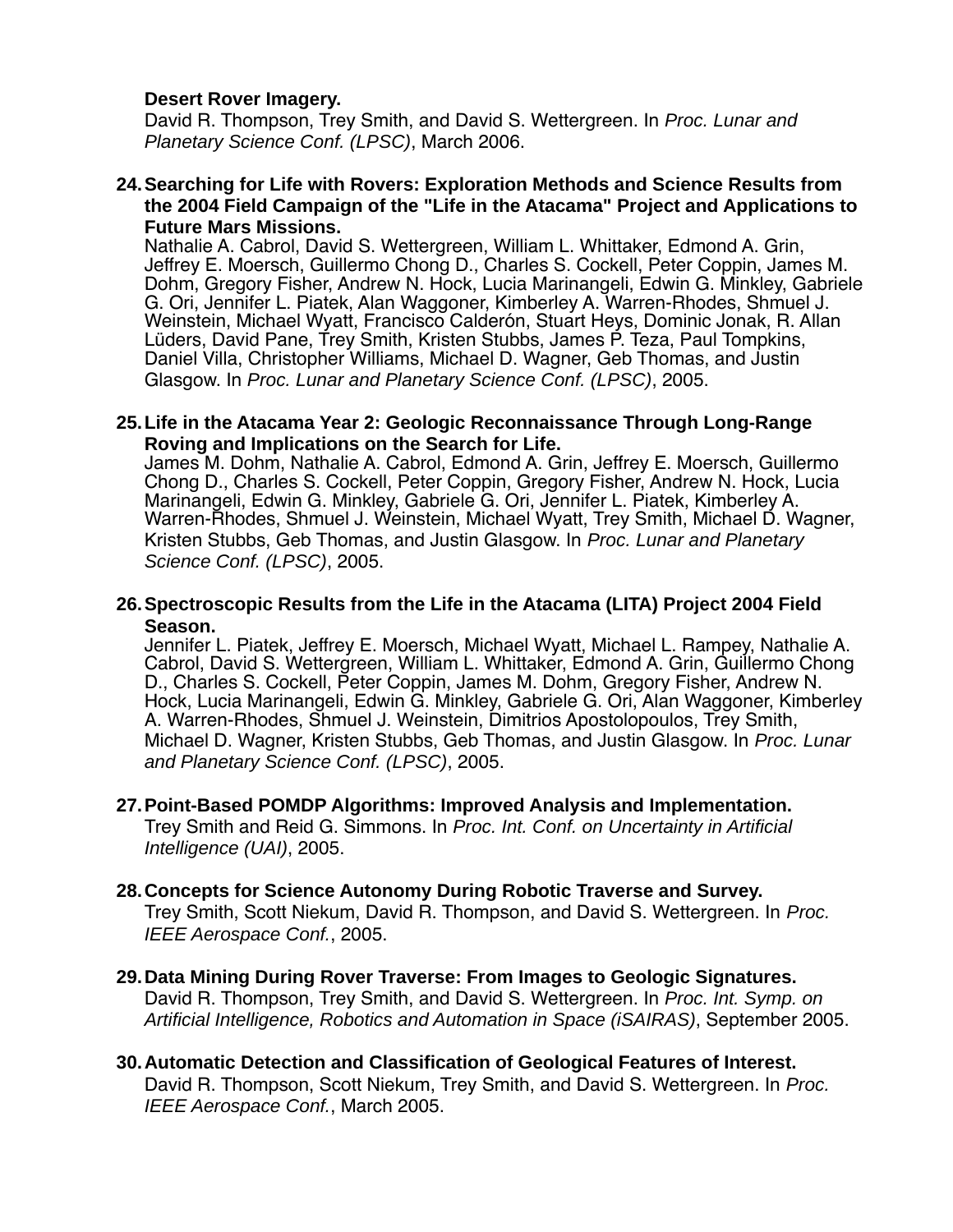#### **31.Second Experiments in the Robotic Investigation of Life in the Atacama Desert of Chile.**

David S. Wettergreen, Nathalie A. Cabrol, Vijayakumar Baskaran, Francisco Calderón, Stuart Heys, Dominic Jonak, R. Allan Lüders, David Pane, Trey Smith, James P. Teza, Paul D. Tompkins, Daniel Villa, Christopher Williams, and Michael D. Wagner. In *Proc. Int. Symp. on Artificial Intelligence, Robotics, and Automation in Space (iSAIRAS)*, 2005.

### **32.Heuristic Search Value Iteration for POMDPs.**

Trey Smith and Reid G. Simmons. In *Proc. Int. Conf. on Uncertainty in Artificial Intelligence (UAI)*, 2004.

#### **33.First Results in the Coordination of Heterogeneous Robots for Large-Scale Assembly.**

Reid G. Simmons, Sanjiv Singh, David Hershberger, Josue Ramos, and Trey Smith. In *Proc. Int. Symp. on Experimental Robotics (ISER)*, 2000.

#### **34.Recent Progress in Local and Global Traversability for Planetary Rovers.**

Sanjiv Singh, Reid G. Simmons, Trey Smith, Anthony Stentz, Vandi Verma, Alexander Yahja, and Kurt Schwehr. In *Proc. IEEE Int. Conf. on Robotics and Automation (ICRA)*, 2000.

#### **35.Autonomous Rovers for Mars Exploration.**

Richard Washington, Keith Golden, John Bresina, David E. Smith, Corin Anderson, and Trey Smith. In *Proc. IEEE Aerospace Conf.*, 1999.

## **Refereed Workshop Papers**

#### **1. Exploring Planetary Lakes.**

Nathalie A. Cabrol, Edmond A. Grin, Jeffrey E. Moersch, Robert E. Jacobsen, Ruben Sommaruga, Angela M. Detweiler, Alex Echeverria, Victor Parro, Angeles Aguilera, Luis Rivas, Cecilia Demergasso, Leslie Bebout, Kevin Rose, M Smith, Trey Smith, Eric Smith, Liam Pedersen, Susan Lee, Terry Fong, David S. Wettergreen, Zuki Tanaka, Ellen Stofan, and Cristian Tambley. In Proc. NASA Ames Astrobiology Symp., 2013.

#### **2. Science Autonomy in the Atacama.**

Trey Smith. In *Proc. Int. Conf. on Machine Learning (ICML) Workshop on Machine Learning Technologies for Autonomous Space Applications*, 2003.

**3. A Distributed Layered Architecture for Mobile Robot Coordination: Application to Space Exploration.** Dani Goldberg, Vincent Cicirello, M. Bernardine Dias, Reid G. Simmons, Stephen

Smith, Trey Smith, and Anthony Stentz. In *Proc. Int. NASA Workshop on Planning and Scheduling for Space*, 2002.

**4. Constructing and Clearing Combinatorial Auctions Using Preference Elicitation.** Trey Smith, Tuomas Sandholm, and Reid G. Simmons. In *Proc. Nat. Conf on Artificial Intelligence (AAAI) Workshop on Preferences in AI and CP*, 2002.

# **Technical Reports and Theses**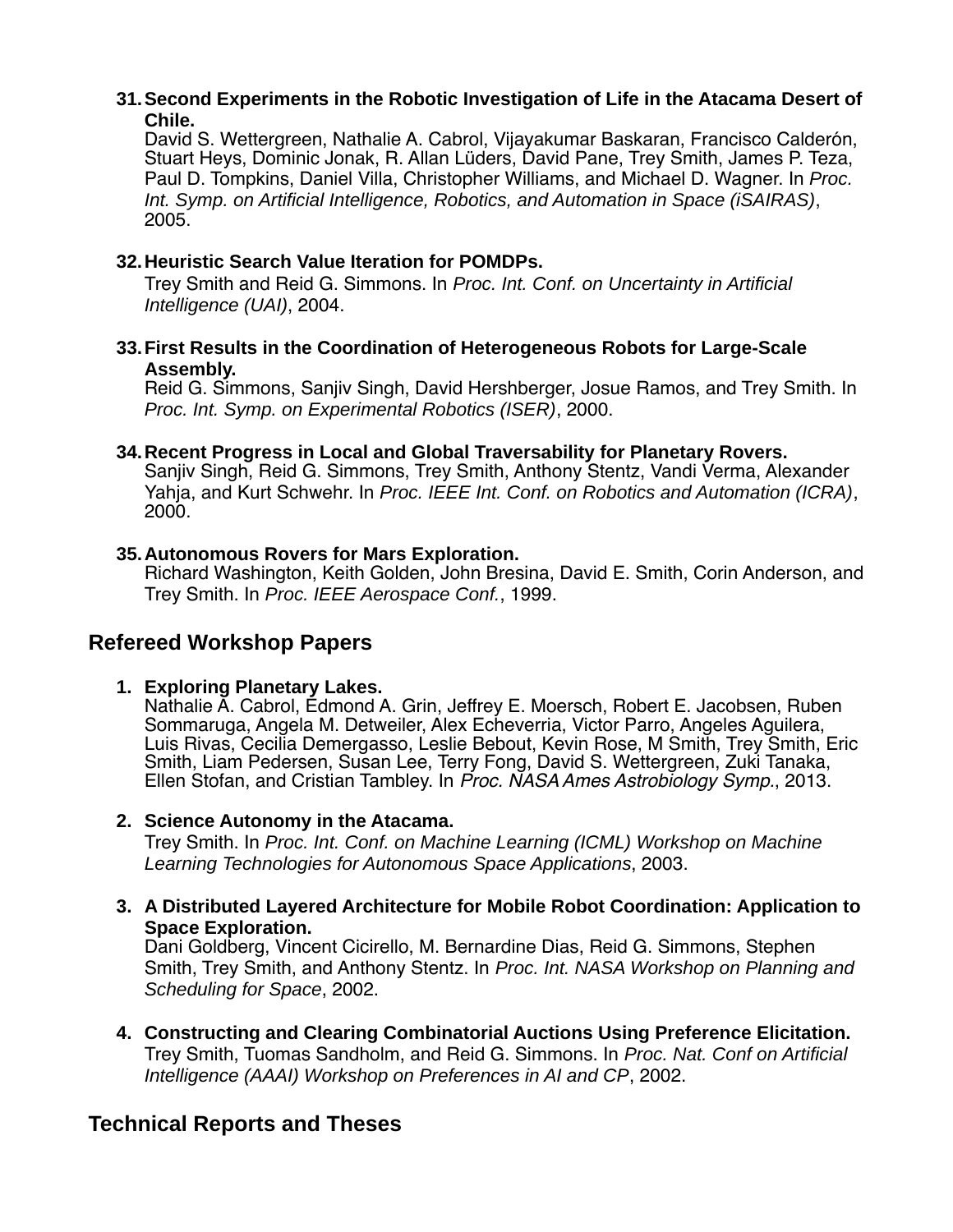- **1. Probabilistic Planning for Robotic Exploration.** Trey Smith. Ph.D. Thesis, The Robotics Institute, Carnegie Mellon University, Pittsburgh, PA, CMU-RI-TR-07-26, 2007.
- **2. Rover Science Autonomy: Probabilistic Planning for Science-Aware Exploration.** Trey Smith. 2004. Ph.D. thesis proposal, The Robotics Institute, Carnegie Mellon University.
- **3. Technology for Autonomous Space Systems.** Ashley Stroupe, Sanjiv Singh, Reid G. Simmons, Paul D. Tompkins, Vandi Verma, Regina Vitti-Lyons, and Michael D. Wagner. Technical Report CMU-RI-TR-00-02, The Robotics Institute, Carnegie Mellon University, 2001.

## **Other Publications**

**1. Future Directions in Multi-Robot Autonomy and Planetary Surface Construction.** Trey Smith, Reid G. Simmons, Sanjiv Singh, and David Hershberger. In *Proc. Space Studies Inst. Conf. (SSI)*, 2001.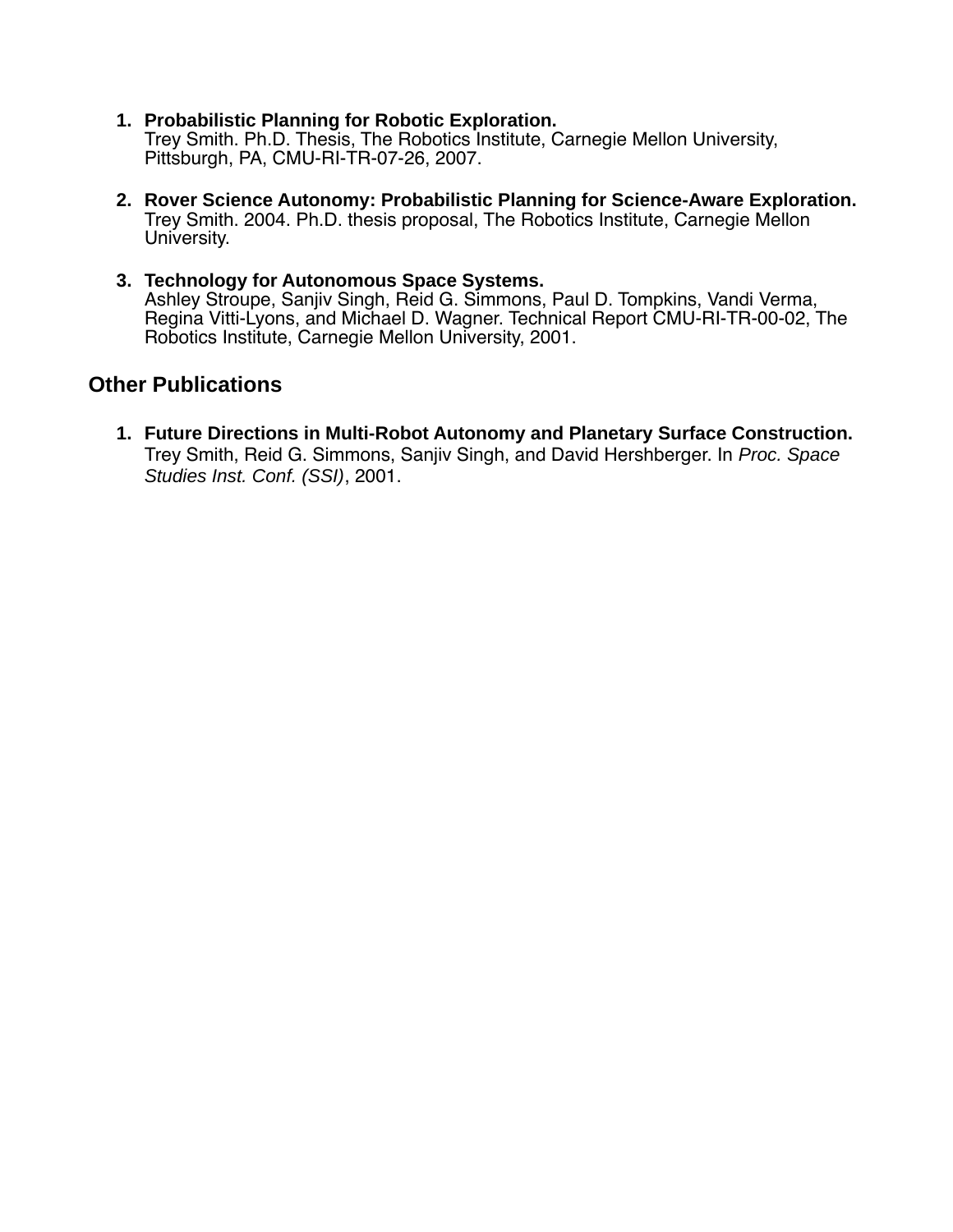# **OTHER PROFESSIONAL ACTIVITIES**

## **Invited Talks and Panels**

- **1.** "GeoCam: Sharing Maps with Mobile Devices", Disaster Management Initiative Workshop, CMU Silicon Valley, May 2011.
- 2. "The GeoCam Disaster Response Project", FEMA Conference on GIS for Urban Search and Rescue, Boston, June 2010.
- **3.** Invited panelist, Citizen Response and Social Networking Panel, Disaster Management Initiative Workshop, CMU Silicon Valley, March 2010.
- **4.** "Disaster Response at NASA", Random Hacks of Kindness #0, Mountain View, CA, November 2009.
- **5.** "Improving the Operating Picture During Natural Disasters", Tactical Fire Remote Sensing Advisory Committee Meeting, Boise, ID, November 2009.
- **6.** "Using Google Earth for Exploration, Planetary Science, and Disaster Response", Scientific Applications with Google Earth Conference, Ann Arbor, MI, October 2008.
- **7.** "The Google NASA Disaster Response Project", Google Geo Tech Talk, Mountain View, CA, April 2008.

# **Awards**

- **1.** NASA Honor Group Achievement Award for Mojave Volatiles Prospector Team, 2015.
- **2.** NASA Ames Honor Group Achievement Award for Exploration Ground Data Systems Development Team, 2015.
- **3.** NASA Ames Technology Transfer Software Release Award for the Crisis Mapping Toolkit v1, 2014.
- **4.** NASA Honor Group Achievement Award for Planetary Lake Lander Team, 2014.
- **5.** NASA Ames Honor Group Achievement Award for Pavilion Lake Research Project, 2014.
- **6.** NASA Ames Honor Award for Exploration Ground Data Systems Project, 2013.
- **7.** Led winning team, Google Hack for Change 2013, for the Eat Healthy for Less meal planning app to help people save money shopping and reach their nutritional goals.
- **8.** NASA Ames Research Center Contractor Council Award for Planetary Lake Lander Project, 2013.
- **9.** NASA Ames Research Center Ames Honor Award for Tech Transfer/Commercialization to the GeoCam Project team, 2010.
- **10.** Random Hacks of Kindness First Prize to the I'm OK! team for prototype software to notify friends and family of your status after a natural disaster, 2009.
- **11.** NASA Group Achievement Award to the Human-Robot Site Survey team, 2008.
- **12.**NASA Graduate Student Research Program Fellowship (Ames Research Center), 2003-2005.
- **13.**Carnegie Mellon University Honors in Computer Science and Mathematics, 1999.
- **14.**Carnegie Mellon University Andrew Carnegie Scholarship, 1995-1999.

# **Conference Support**

- **1.** Program Committee, Int. Conf. on Applied Planning and Scheduling (ICAPS), 2008.
- **2.** Program Committee, Int. Conf. on Machine Learning (ICML), 2008.
- **3.** Co-Chair, Workshop on Advancements in POMDP Solvers, Nat. Conf. on Artificial Intelligence (AAAI), 2008.

# **NASA Field Tests Supported**

**1.** Planetary Lake Lander, study of global warming impact on high-altitude lakes and planetary analog lake probe operations, deployed to Laguna Negra, Chile, 2011-2013.